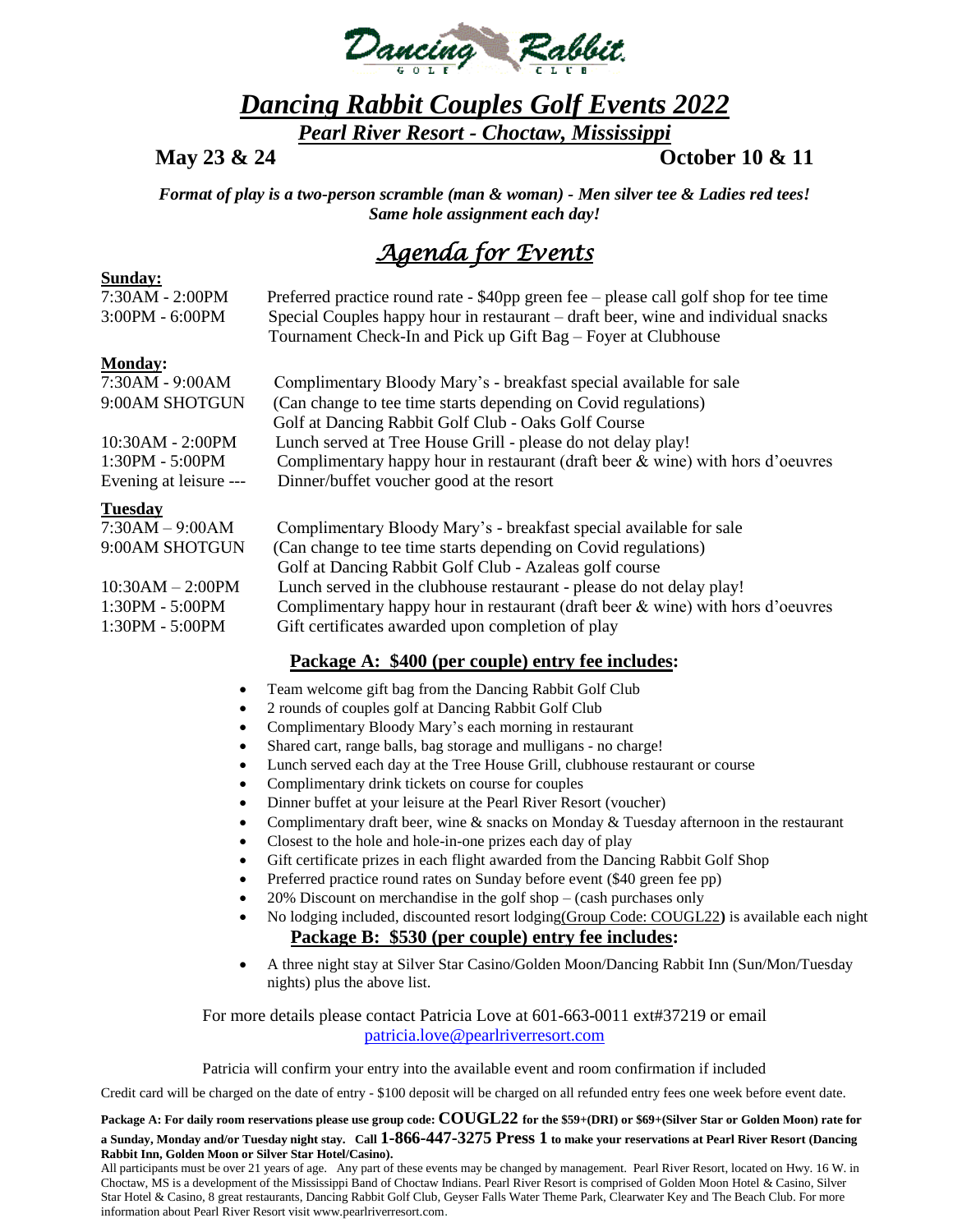

# **Dancing Rabbit Couples Golf Fling 2022 Entry Form**

**(Please circle the event you are entering)**

**May 23 & 24 October 10 & 11**

| Player 1 (Male)                                   | <b>Player 2 (Female)</b>                            |  |
|---------------------------------------------------|-----------------------------------------------------|--|
|                                                   | Name                                                |  |
|                                                   |                                                     |  |
|                                                   |                                                     |  |
|                                                   |                                                     |  |
| Phone $\begin{array}{c} \text{Phone} \end{array}$ | Phone $\begin{array}{c} \text{Phone} \end{array}$   |  |
| $\boxed{\text{DOB}}_{\text{max}}$                 | $\boxed{\text{DOB}}_{\text{max}}$                   |  |
| $Club$ $HCP$ $Index$ $I$                          | Club _____________________HCP _______Index ________ |  |
|                                                   |                                                     |  |

**Payment Method** \_\_\_\_ Check \_\_\_\_ Money Order \_\_\_ Credit Card **(Please Fill Out Credit Card Authorization)** *IF EMAILING CREDIT CARD AUTHORIZATION DO NOT INCLUDE CREDIT CARD NUMBER*

> **Send entry to Dancing Rabbit Golf Club ATTN: Patricia Love One Choctaw Trail Choctaw, MS 39350**

**Fax#: 601-663-3910 Email: [patricia.love@pearlriverresort.com](mailto:patricia.love@pearlriverresort.com)**

(Entry Form must be completely filled out and accompanied by payment) Credit Cards will be charged on date of entry **\$100 deposit will be charged on all refunded entry fees one week before the event date.**